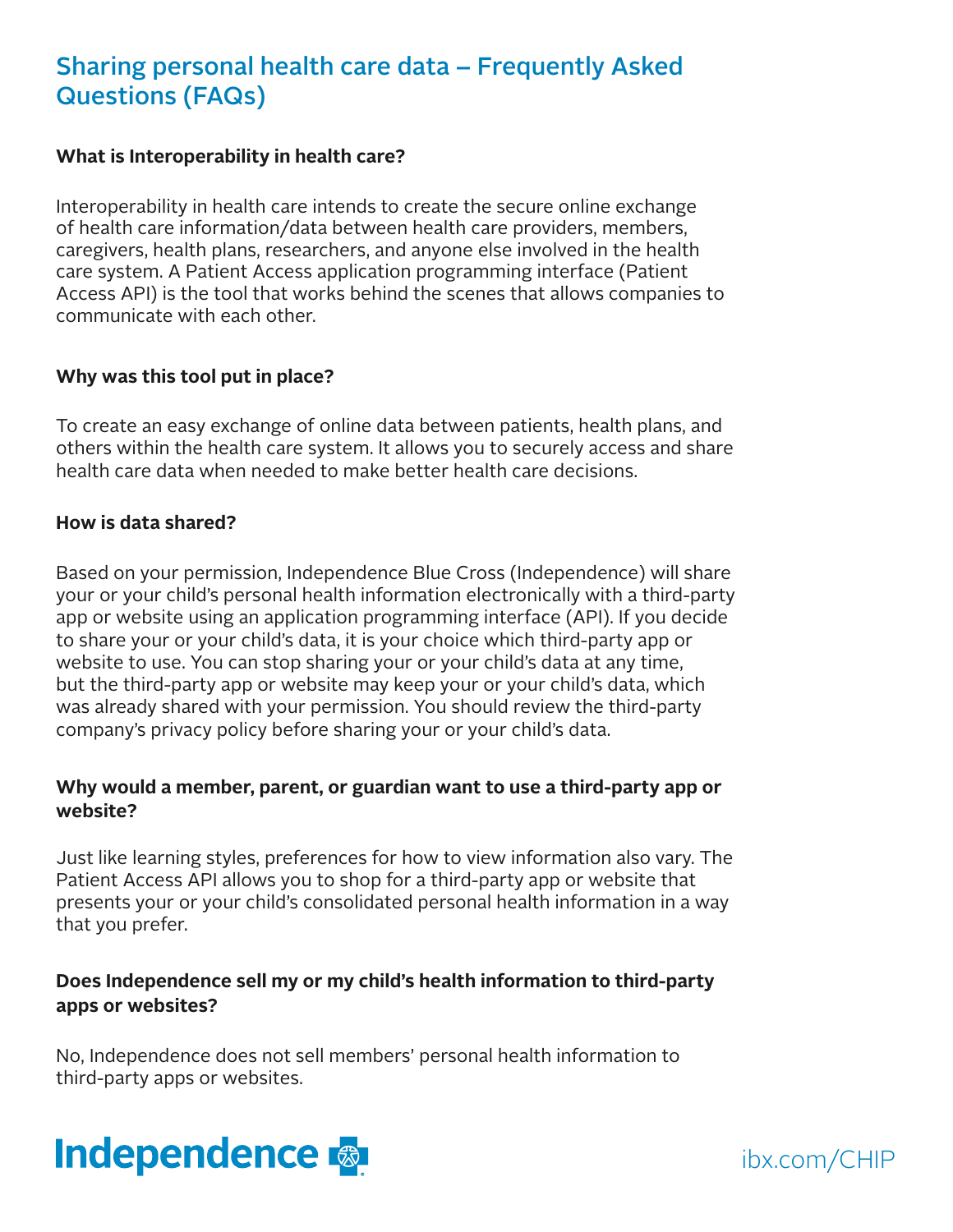# Sharing personal health care data – FAQs (continued)

## **How long will the third-party app or website have access to my or my child's personal health information?**

Every third-party app and website is different and has their own privacy policies. Please check the privacy policy of the third-party app or website to find out how long the third-party app or website will have access to your or your child's data.

### **How will my or my child's personal health information remain secure?**

Independence does not have oversight or control of the third-party app's or website's day-to-day practices. Independence cannot confirm if the third-party app or website is secure. Before you pick a third-party app, it is important to know what security measures the third-party app or website uses to protect your or your child's data. This information can usually be found in the app's or website's privacy policy.

If you decide to access your or your child's personal health information through a third-party app or website, you should carefully review the privacy policy. Some security questions to consider when choosing a third-party app or website:

- How will this third-party app or website *use* my or my child's data? For what purposes?
- What security measures does this third-party app or website use to protect my or my child's data?

To learn more, please read the Educational Materials – details about sharing your data located at [ibx.com/chipdatasharing](https://www.ibx.com/find-a-plan/individuals-and-families/ibx-health-plans/chip/member-resources).

## **Whom should I contact with questions?**

Please contact our Keystone HMO CHIP Member Help Team at the number on the back of your or your child's member ID card.



ibx.com/CHIP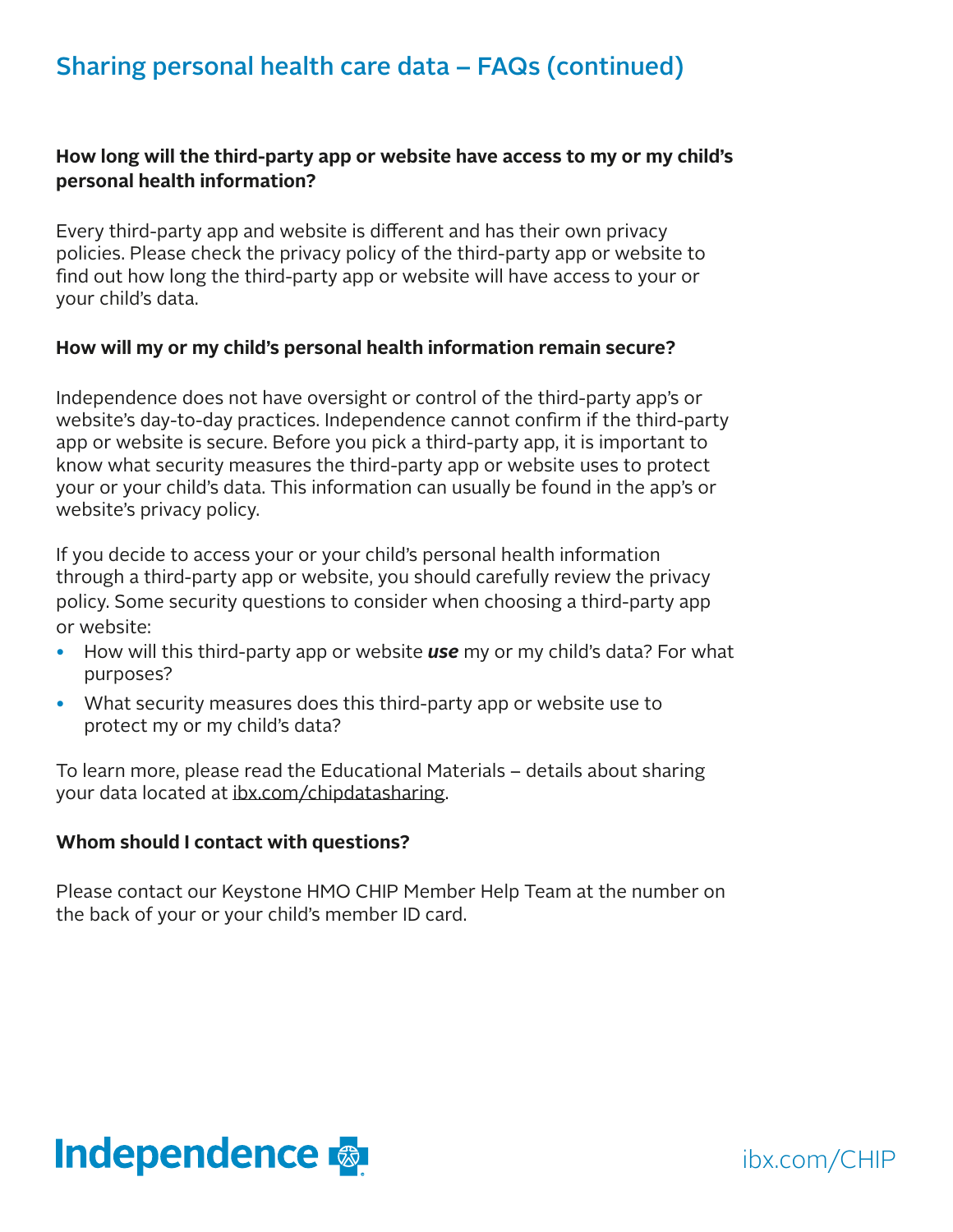# Sharing personal health care data – FAQs (continued)

## **Will children be able to limit access to personal health information?**

For minors ages 14 through 17, the information shared with the third-party app or website will not include sensitive health information subject to more protective Pennsylvania state law. A current valid *Authorization to Disclose Health Information* form from the minor child is required for Independence to share any sensitive health information for minors ages 14 through 17. For more information about the *Authorization to Disclose Health Information* form, [click](https://ibxpress.ibx.com/eAuthorizationWeb/authorization/showform)  [here](https://ibxpress.ibx.com/eAuthorizationWeb/authorization/showform).

## **Why can I set this up for my child but not for myself?**

If you are the parent or guardian of a Keystone HMO CHIP member under the age of 18, you are permitted to share your child's Independence personal health information. Under the requirements of the CMS ONC Interoperability and Patient Access API Rule, Independence is required to provide access to health care data only for current Keystone HMO CHIP and Medicare Advantage members. Currently, other Independence members do not have access to this data sharing.

# **Can a parent or guardian share personal health information for one or more children with a third-party app or website?**

If the parent or guardian is listed as the Head of Household for the child's Keystone HMO CHIP plan, they can set up data sharing using a third-party app or website. The Head of Household of multiple children under the age of 18 can select which child's personal health information they would like to share within each third-party app or website. During the authorization process, the Head of Household will be asked to select the Keystone HMO CHIP member they would like to share with the third-party app or website.



ibx.com/CHIP